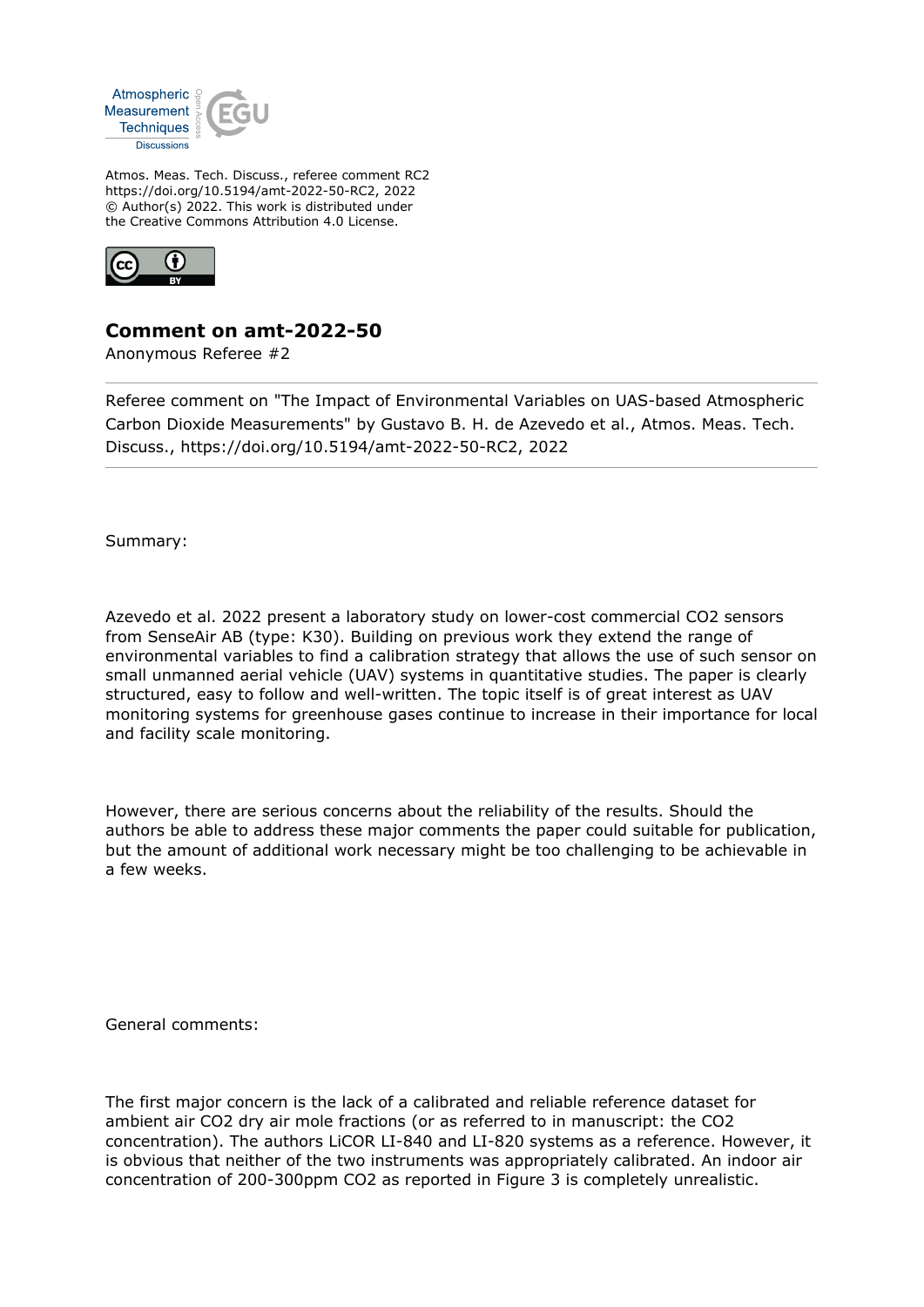Ambient clean air data from NOAA can be found here: Global Monitoring Laboratory - Carbon Cycle Greenhouse Gases (noaa.gov) demonstrating that 200-300 ppm is not possible unless in artificial gas mixtures or environments. Given that the LiCORs are not calibrated it is also unlikely that they were properly tested for cross-sensitivities, offsets or non-linearity.



The LI-820 and LI-40 have known temperature dependent drifts. According to the LI-840 manual this the calibration drift is <0.4ppm per degree C 840A\_Manual\_10690.pdf | Powered by Box (boxenterprise.net)

How can the reader be sure that there isn't a residual drift in the reference data?

2.) The range for the temperature calibration is too small and only a single test (at only one RH level) was conducted. Atmospheric temperatures outside the tropics frequently reach values below  $10^{\circ}$ C, which seems to have been the lowest temperature setting tested in section 3. Also, the chamber experiment holds the temperature stable for multiple hours. Is this really a realistic temperature profile for a drone flight?

3.) It is unclear how/if the lab bench setup described in figure 4 was able to provide a homogeneously heated air-stream to all instruments. It would be necessary have many more temperature sensors placed around the 2xK30 and the Li-COR to be sure they measured the same (temperature) air. Furthermore, the lab bench tests measured a response to a short-term temperature change within a few minutes, while the chamber test duration was over 6 hours with 2 hours time for instruments to equilibrate. How can those to experiments be compared? The low correlation seen in Figure 6 could well be related to the change in time scale of the experiment.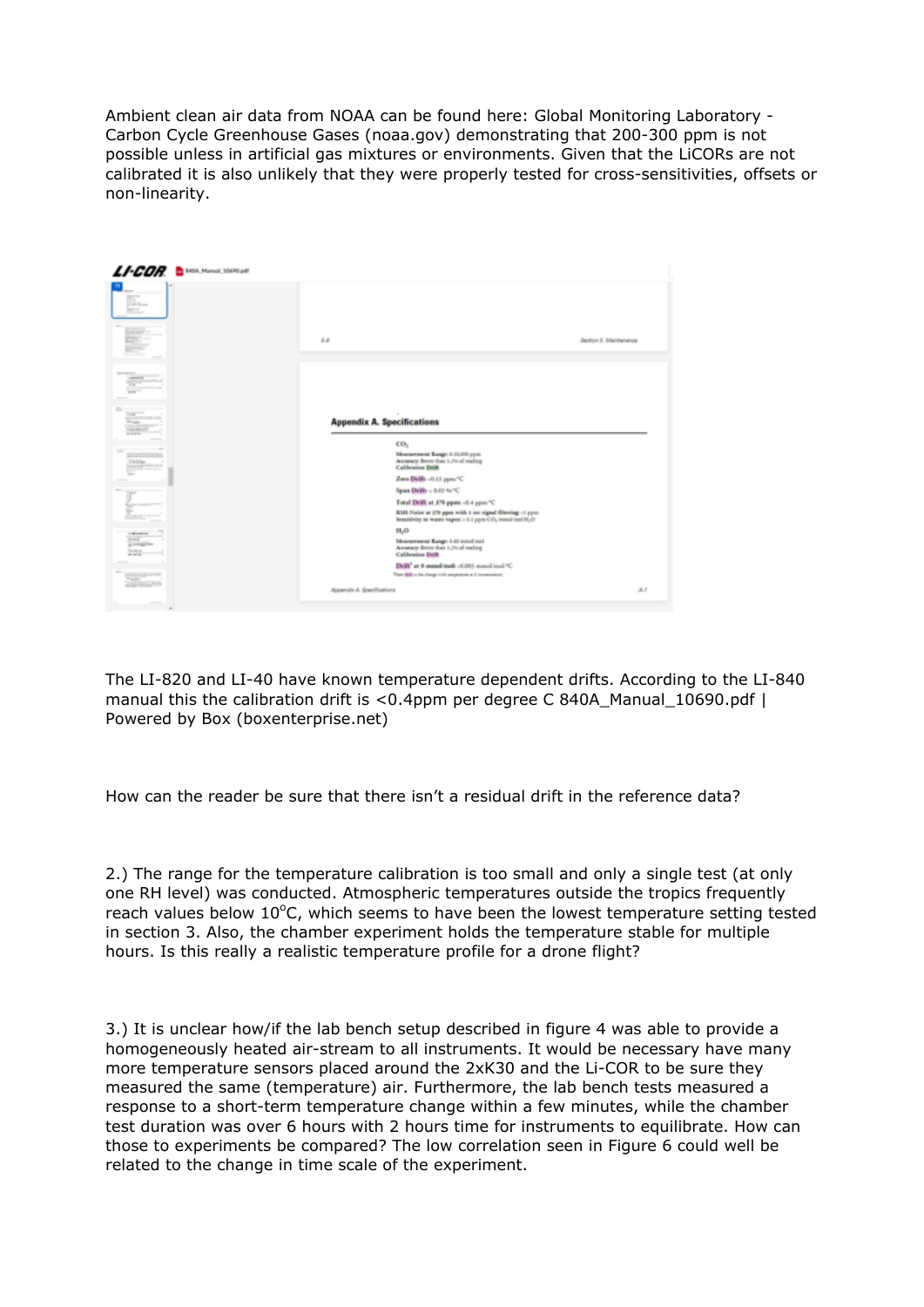Specific comments:

L1: Suggestion to mention that this study focusses on (lower-cost) NDIR sensors

L14: Please clarify: what does "mentioned measurement systems" refers to. Also please add a citation of studies that demonstrated the claim that no suitable measurement systems existed for local and regional scale work. Since the 2010s cavity ring down spectroscopy (CRDS) and integrated cavity output spectroscopy (ICOS) systems have been in regular use for atmospheric CO2 measurements and have allowed high-resolution and accurate measurements, even on mobile platforms (e.g. Chen at al. 2010, AMT - Highaccuracy continuous airborne measurements of greenhouse gases (CO2 and CH4) using the cavity ring-down spectroscopy (CRDS) technique (copernicus.org)).

L85: You mention the need for instrument specific correction coefficients, but only decided to measure 2 instruments. How representative are two units? Martin et al. 2017 (AMT - Evaluation and environmental correction of ambient CO2 measurements from a low-cost NDIR sensor (copernicus.org)) tested at least 6 units of the K30 series.

Figure 2. It is very difficult to distinguish the time series of the different instruments.

L144, Figure 8: A linear fit does not seem appropriate for the left panels. Did you consider a non-linear instrument response?

L170: The temperature experiment, especially Figure4 clearly show that the concentration inside and outside the chamber can (and do) differ. Why do you consider the LI-840 on the outside as a reliable reference here, especially after the potential 'unknown external interference'?

L214: This is a major concern: Can the results reported here be useful to other researchers, If the time delayed response to pressure changes is specific to the inlet and housing design?

L240: The accuracy of the instruments has not been investigated at all. No gas standards from NOAA or NIST was used here, neither were calibrated reference instruments.